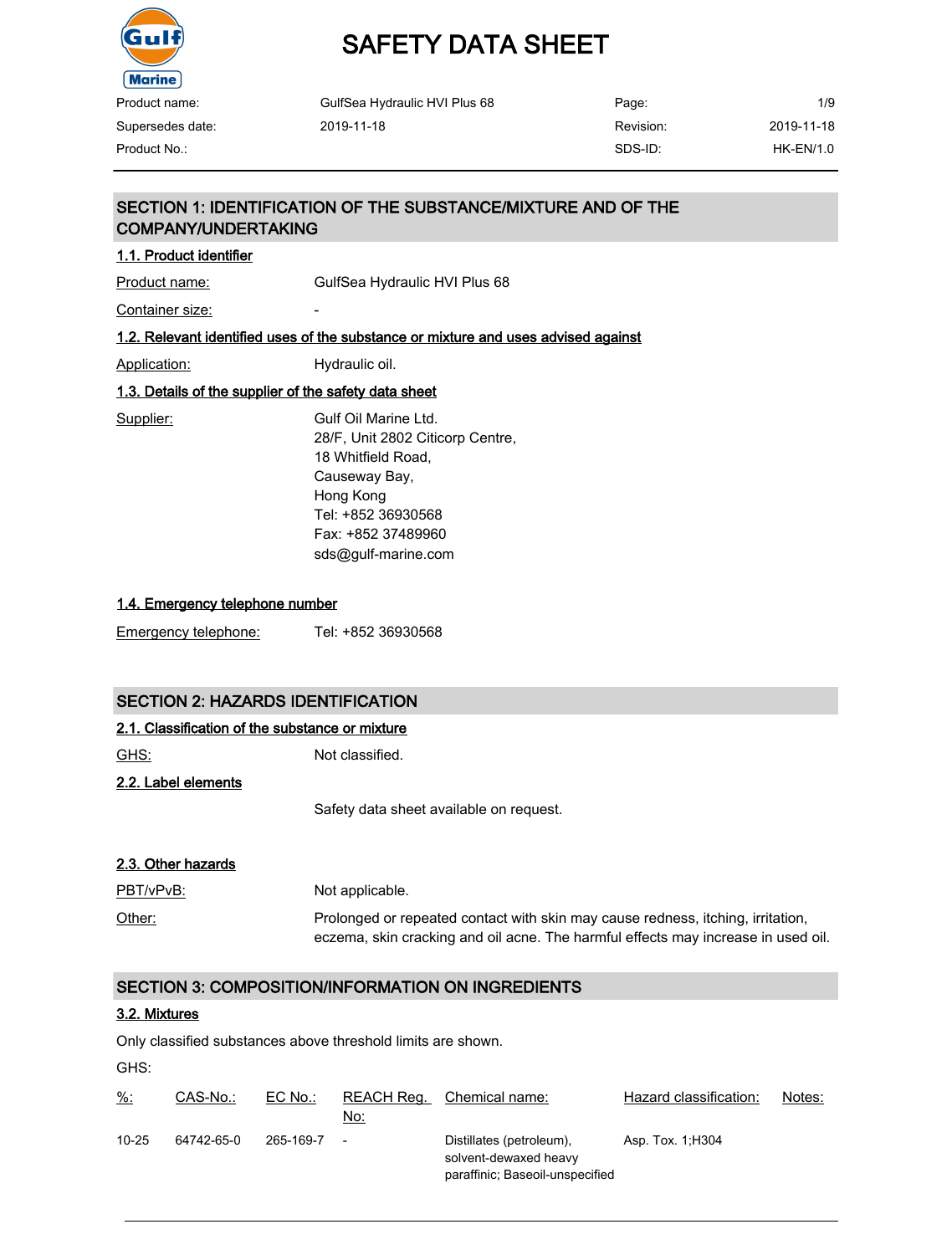

| Product name:    | GulfSea Hydraulic HVI Plus 68 | Page:     | 2/9        |
|------------------|-------------------------------|-----------|------------|
| Supersedes date: | 2019-11-18                    | Revision: | 2019-11-18 |
| Product No.: .   |                               | SDS-ID:   | HK-EN/1.0  |
|                  |                               |           |            |

Reference: The full text for all hazard statements is displayed in section 16.

#### SECTION 4: FIRST AID MEASURES

### 4.1. Description of first aid measures Inhalation: Move into fresh air and keep at rest. In case of persistent throat irritation or coughing: Seek medical attention and bring these instructions. Skin contact: Remove contaminated clothing. Wash skin thoroughly with soap and water. Get medical attention if any discomfort continues. Eye contact: Immediately flush with plenty of water for up to 15 minutes. Remove any contact lenses and open eyelids widely. If irritation persists: Seek medical attention and bring along these instructions. Ingestion: Rinse mouth with water. Drink 1-2 glasses of water. Do not induce vomiting. Get medical attention. 4.2. Most important symptoms and effects, both acute and delayed Symptoms/effects: Defatting, drying and cracking of skin. 4.3. Indication of any immediate medical attention and special treatment needed

Medical attention/treatments: Treat symptomatically. If swallowed, especially in large quantities: Get medical attention.

#### SECTION 5: FIREFIGHTING MEASURES

#### 5.1. Extinguishing media

| Extinguishing media:                                       | Extinguish with foam, carbon dioxide, dry powder or water fog. Cool containers<br>exposed to heat with water spray and remove container, if no risk is involved. |
|------------------------------------------------------------|------------------------------------------------------------------------------------------------------------------------------------------------------------------|
|                                                            | Do not use water jet as an extinguisher, as this will spread the fire.                                                                                           |
| 5.2. Special hazards arising from the substance or mixture |                                                                                                                                                                  |
| Specific hazards:                                          | When heated and in case of fire, harmful vapours/gases may be formed. Fire in<br>closed areas should only be extinguished by trained personnel.                  |
| 5.3. Advice for firefighters                               |                                                                                                                                                                  |

Protective equipment for fire- Evacuate personnel from immediate vicinity. Wear self-contained breathing fighters: apparatus and full personal protection.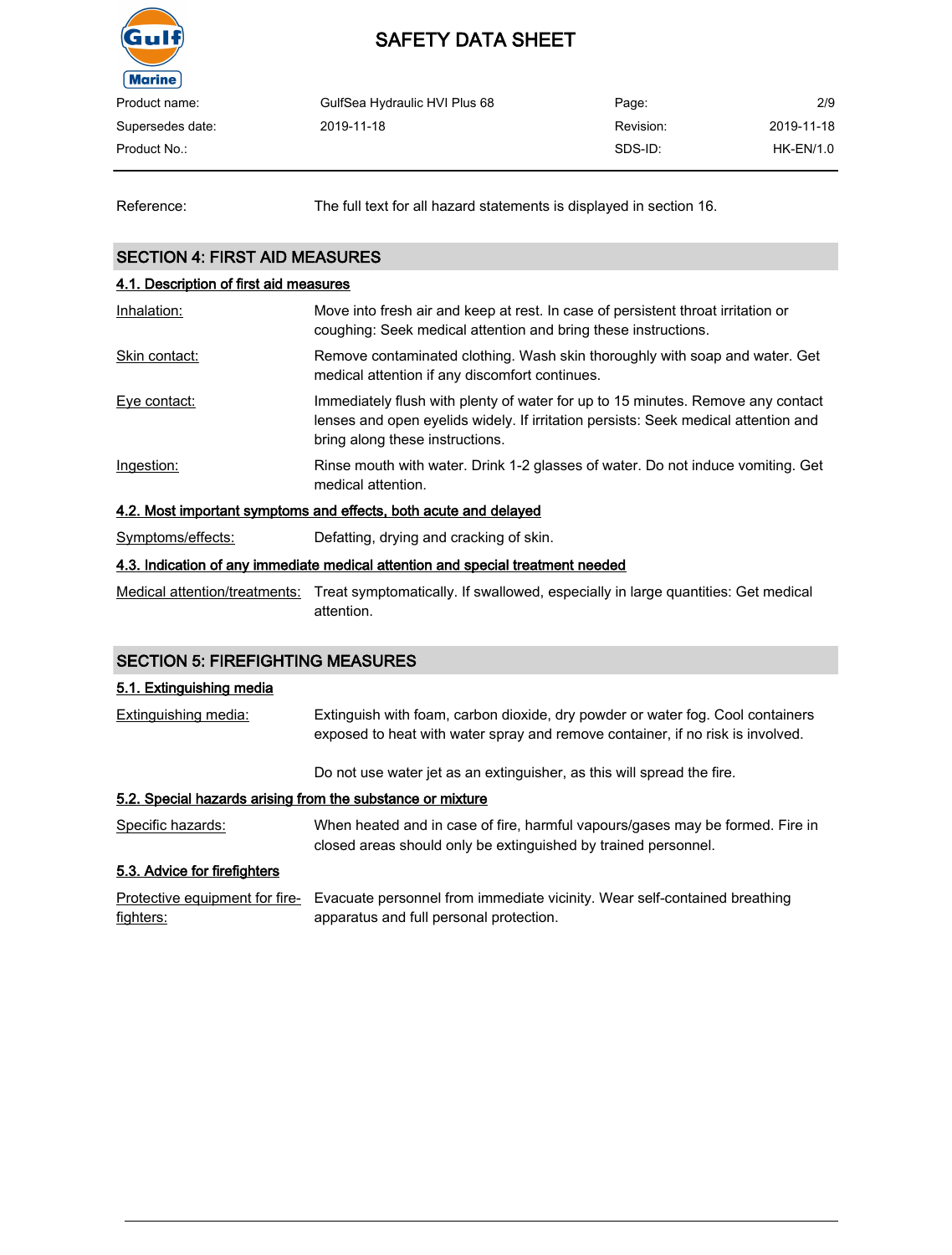

| Product name:    | GulfSea Hydraulic HVI Plus 68 | Page:     | 3/9         |
|------------------|-------------------------------|-----------|-------------|
| Supersedes date: | 2019-11-18                    | Revision: | 2019-11-18  |
| Product No.:     |                               | SDS-ID:   | $HK-EN/1.0$ |

#### SECTION 6: ACCIDENTAL RELEASE MEASURES

#### 6.1. Personal precautions, protective equipment and emergency procedures

| Personal precautions:                                     | If leakage cannot be stopped, evacuate area. Mark the spillage. Avoid inhalation<br>of oil mist and contact with skin and eyes. Keep public away from danger area. In<br>case of spills, beware of slippery floors and surfaces. |
|-----------------------------------------------------------|----------------------------------------------------------------------------------------------------------------------------------------------------------------------------------------------------------------------------------|
| Protective equipment:                                     | Put on protective equipment before entering danger area.                                                                                                                                                                         |
| 6.2. Environmental precautions                            |                                                                                                                                                                                                                                  |
| Environmental<br>precautions:                             | Prevent spillage entering a watercourse or sewer, contaminating soil or<br>vegetation. If this is not possible notify police and appropriate authorities<br>immediately.                                                         |
| 6.3. Methods and material for containment and cleaning up |                                                                                                                                                                                                                                  |
| Methods for cleaning up:                                  | Stop leak if possible without risk. Soak up with inert absorbent material.<br>Large Spillages: Stop leak if possible without risk. Dam and absorb spillages with<br>sand, earth or other non-combustible material.               |
| 6.4. Reference to other sections                          |                                                                                                                                                                                                                                  |

# Reference: For personal protection, see section 8. For waste disposal, see section 13.

#### SECTION 7: HANDLING AND STORAGE

#### 7.1. Precautions for safe handling

| Safe handling advice:                   | Observe good chemical hygiene practices. Avoid inhalation of oil mist and<br>contact with skin and eyes. Avoid prolonged and repeated contact with oil,<br>particularly used oil. Wash hands before breaks and before smoking, eating or<br>drinking.                                                          |
|-----------------------------------------|----------------------------------------------------------------------------------------------------------------------------------------------------------------------------------------------------------------------------------------------------------------------------------------------------------------|
| Technical measures:                     | Use work methods which minimise oil mist production. Do not smoke or use open<br>fire or other sources of ignition.                                                                                                                                                                                            |
| Technical precautions:                  | When working with heated oil, mechanical ventilation may be required.                                                                                                                                                                                                                                          |
|                                         | 7.2. Conditions for safe storage, including any incompatibilities                                                                                                                                                                                                                                              |
| Technical measures for safe<br>storage: | Store in tightly closed original container in a well-ventilated place. Containers,<br>which are opened, must be carefully resealed and kept upright to prevent<br>leakage. Ensure that the container is undamaged and has a proper label. Use<br>appropriate containment to avoid environmental contamination. |
| Storage conditions:                     | Store in tightly closed original container in a well-ventilated place. Protect from<br>heat and direct sunlight.                                                                                                                                                                                               |
| 7.3. Specific end use(s)                |                                                                                                                                                                                                                                                                                                                |
| Specific use(s):                        | Lubricant.                                                                                                                                                                                                                                                                                                     |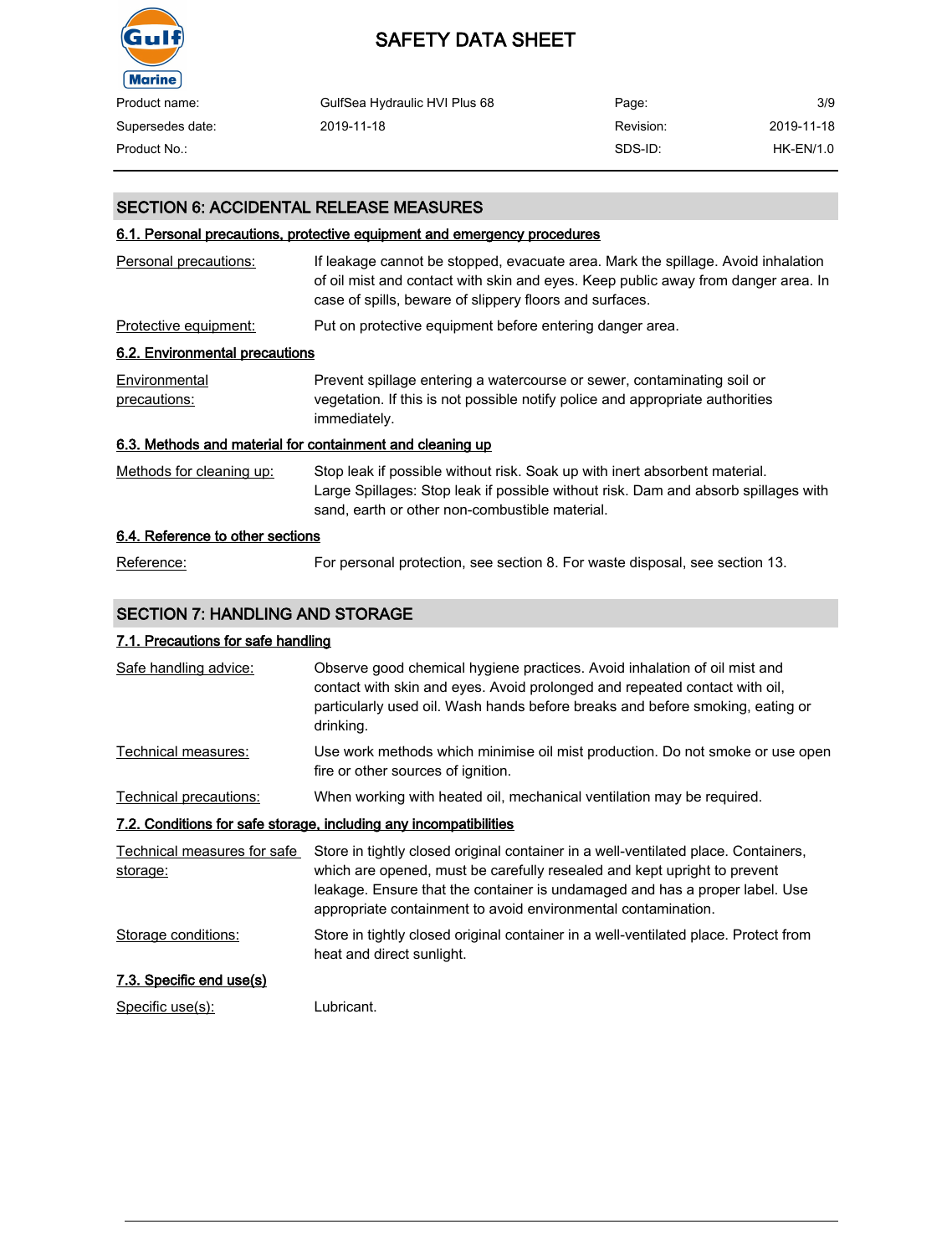

| GulfSea Hydraulic HVI Plus 68 | Page:     | 4/9              |
|-------------------------------|-----------|------------------|
| 2019-11-18                    | Revision: | 2019-11-18       |
|                               | SDS-ID:   | <b>HK-EN/1.0</b> |
|                               |           |                  |

#### SECTION 8: EXPOSURE CONTROLS/PERSONAL PROTECTION

#### 8.1. Control parameters

Occupational exposure limits:

| CAS-No.:   | Chemical name:     | <u>As:</u>                                   | <b>Exposure limits:</b> | Type:               | Notes: | References: |
|------------|--------------------|----------------------------------------------|-------------------------|---------------------|--------|-------------|
| -          | Oil mist, -mineral | -                                            | $5 \,$ mg/m $3 \,$      | PEL (Long<br>Term)  |        |             |
|            |                    | $\overline{\phantom{0}}$                     | $10 \text{ mg/m}$       | PEL (Short<br>Term) |        |             |
| DNEL/PNEC: |                    | DNEL: Not available.<br>PNEC: Not available. |                         |                     |        |             |

#### 8.2. Exposure controls

| Engineering measures:  | Provide adequate ventilation. Observe Occupational Exposure Limits and<br>minimize the risk of inhalation of vapours and oil mist.                                                                                                                                                                                                                            |
|------------------------|---------------------------------------------------------------------------------------------------------------------------------------------------------------------------------------------------------------------------------------------------------------------------------------------------------------------------------------------------------------|
| Respiratory equipment: | In case of inadequate ventilation use suitable respirator. Use respiratory<br>equipment with gas filter, type A1. If the product is heated under manual<br>handling, use suitable mask with filter A1P2 or A2P2.                                                                                                                                              |
| Hand protection:       | Nitrile gloves are recommended. If signs of wear and tear are noticed then the<br>gloves should be replaced. The most suitable glove must be chosen in<br>collaboration with the gloves supplier, who can inform about the breakthrough<br>time of the glove material.                                                                                        |
| Eye protection:        | Wear approved, tight fitting safety glasses where splashing is probable.                                                                                                                                                                                                                                                                                      |
| Skin protection:       | Wear appropriate clothing to prevent repeated or prolonged skin contact.                                                                                                                                                                                                                                                                                      |
| Hygiene measures:      | Wash hands after handling. Observe good chemical hygiene practices. Wash<br>contaminated clothing before reuse. When using do not eat, drink or smoke.<br>Always remove oil with soap and water or skin cleaning agent, never use<br>organic solvents. Do not use oil-contaminated clothing or shoes, and do not<br>put rags moistened with oil into pockets. |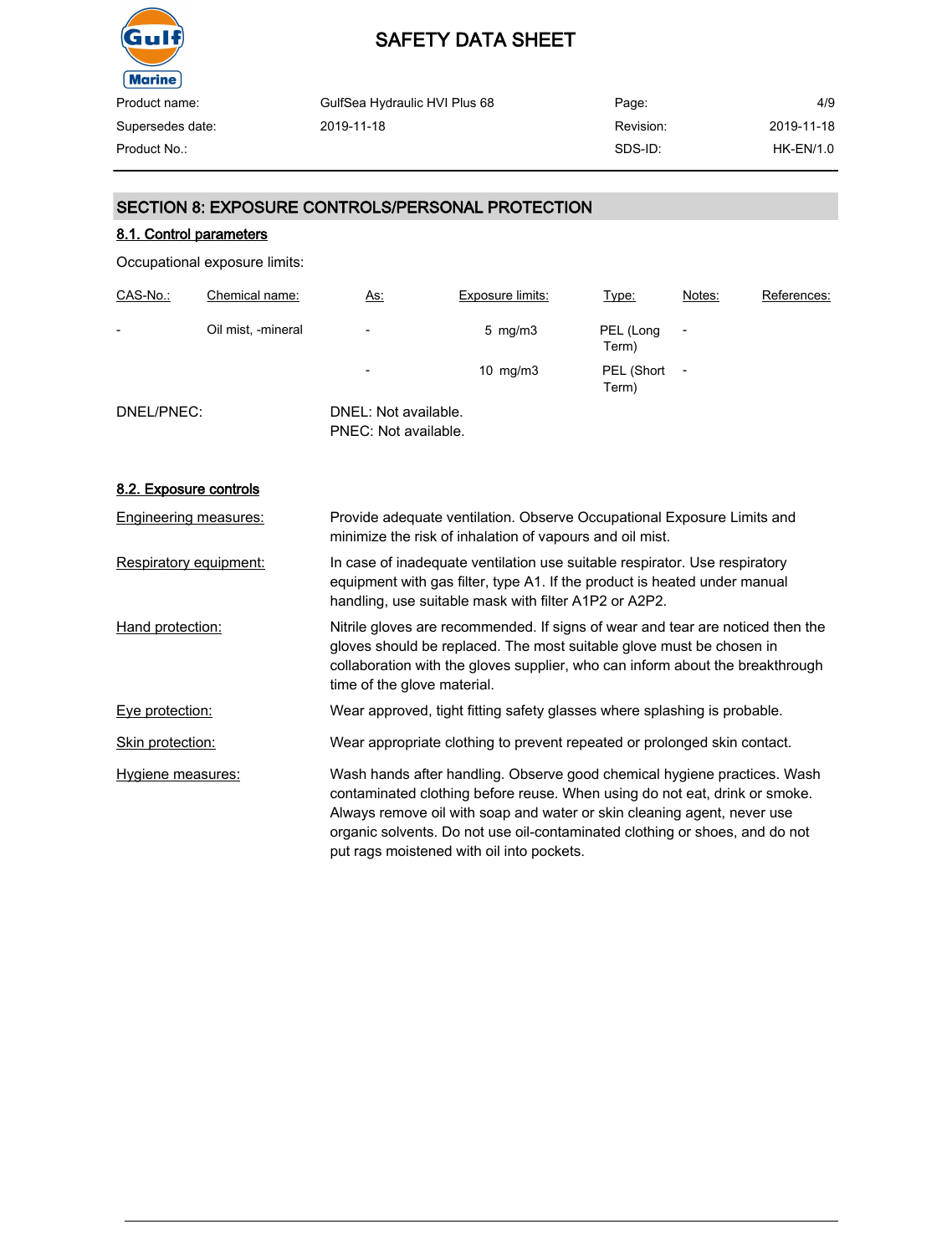

Supersedes date:

# SAFETY DATA SHEET

GulfSea Hydraulic HVI Plus 68 2019-11-18

Page: Revision: SDS-ID: 5/9 2019-11-18 Product No.: HK-EN/1.0

#### SECTION 9: PHYSICAL AND CHEMICAL PROPERTIES

#### 9.1. Information on basic physical and chemical properties

| Appearance:                                        | Oily liquid                                          |
|----------------------------------------------------|------------------------------------------------------|
| Colour:                                            | Clear to yellow.                                     |
| Odour:                                             | Characteristic.                                      |
| Odour threshold:                                   | Not available.                                       |
| <u>pH:</u>                                         | Not available.                                       |
| Pour point (°C):                                   | -30°C                                                |
| Boiling point:                                     | Not available.                                       |
| Flash point:                                       | OC (Open cup). 232°C [ASTM D92.]                     |
| Evaporation rate:                                  | Not available.                                       |
| Flammability (solid, gas):                         | Not applicable.                                      |
| <b>Explosion limits:</b>                           | Not available.                                       |
| Vapour pressure:                                   | <0.01 kPa (20°C)                                     |
| Vapour density:                                    | Not available.                                       |
| Relative density:                                  | $-0.86$                                              |
| Solubility:                                        | Soluble in: Organic solvents.<br>Insoluble in water. |
| <b>Partition coefficient</b><br>(n-octanol/water): | Not available.                                       |
| Auto-ignition<br>temperature (°C):                 | $>300^{\circ}$ C                                     |
| <b>Decomposition</b><br>temperature (°C):          | >300°C                                               |
| Viscosity:                                         | 68.9 mm <sup>2</sup> /s (40 °C)                      |
|                                                    | 10.9 mm <sup>2</sup> /s (100°C)                      |
| <b>Explosive properties:</b>                       | Not applicable.                                      |
| Oxidising properties:                              | Not applicable.                                      |
| 9.2. Other information                             |                                                      |
| Other data:                                        | Not available.                                       |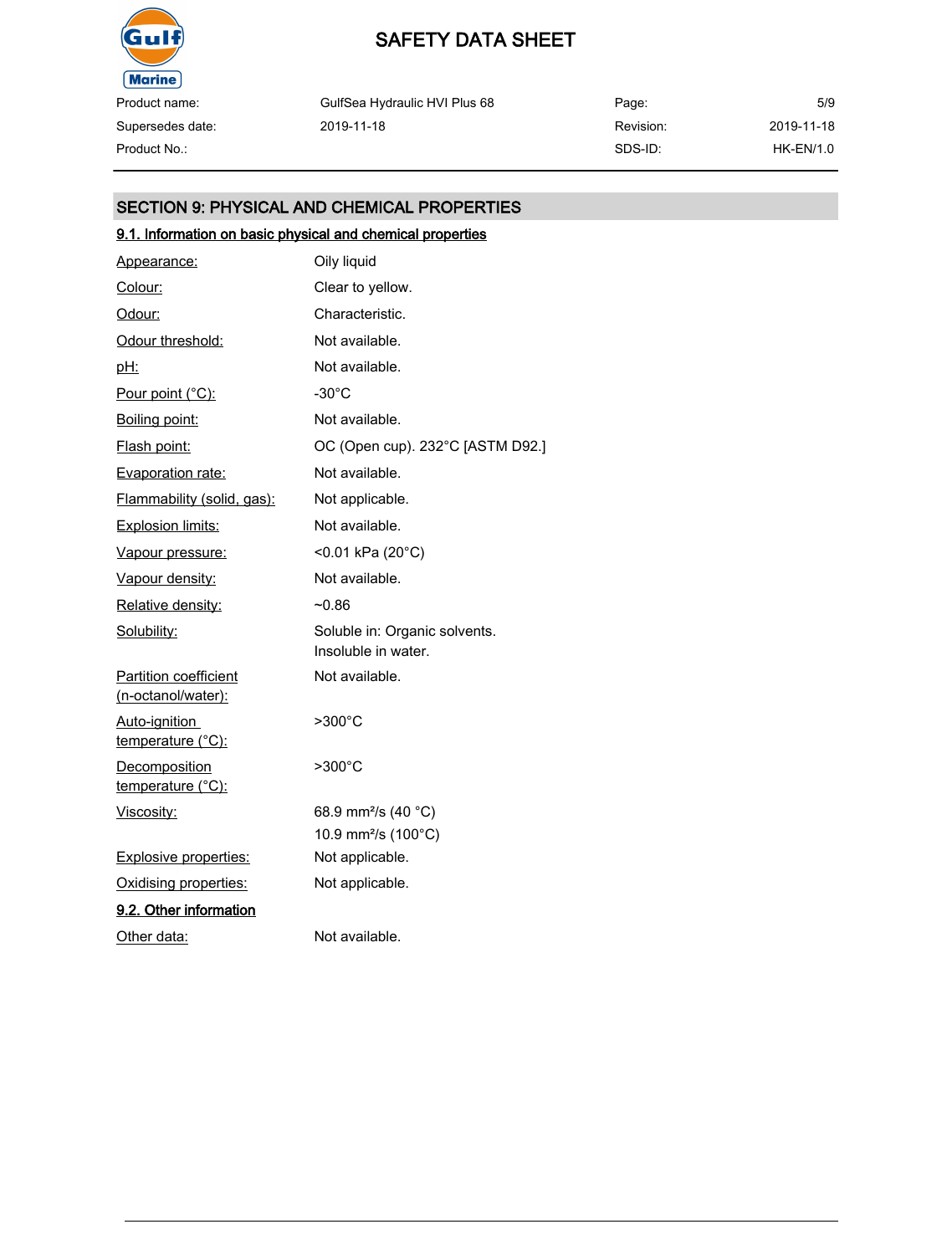

### SAFETY DATA SHEET

| Product name:    | GulfSea Hydraulic HVI Plus 68 | Page:     | 6/9        |
|------------------|-------------------------------|-----------|------------|
| Supersedes date: | 2019-11-18                    | Revision: | 2019-11-18 |
| Product No.:     |                               | SDS-ID:   | HK-EN/1.0  |

### SECTION 10: STABILITY AND REACTIVITY 10.1. Reactivity Reactivity: Not reactive. 10.2. Chemical stability Stability: Stable under normal temperature conditions. 10.3. Possibility of hazardous reactions Hazardous reactions: None under normal conditions. 10.4. Conditions to avoid Conditions/materials to avoid: Heat, sparks, flames. 10.5. Incompatible materials Incompatible materials: Strong oxidizing substances. 10.6. Hazardous decomposition products Hazardous decomposition products: Hazardous polymerisation will not occur.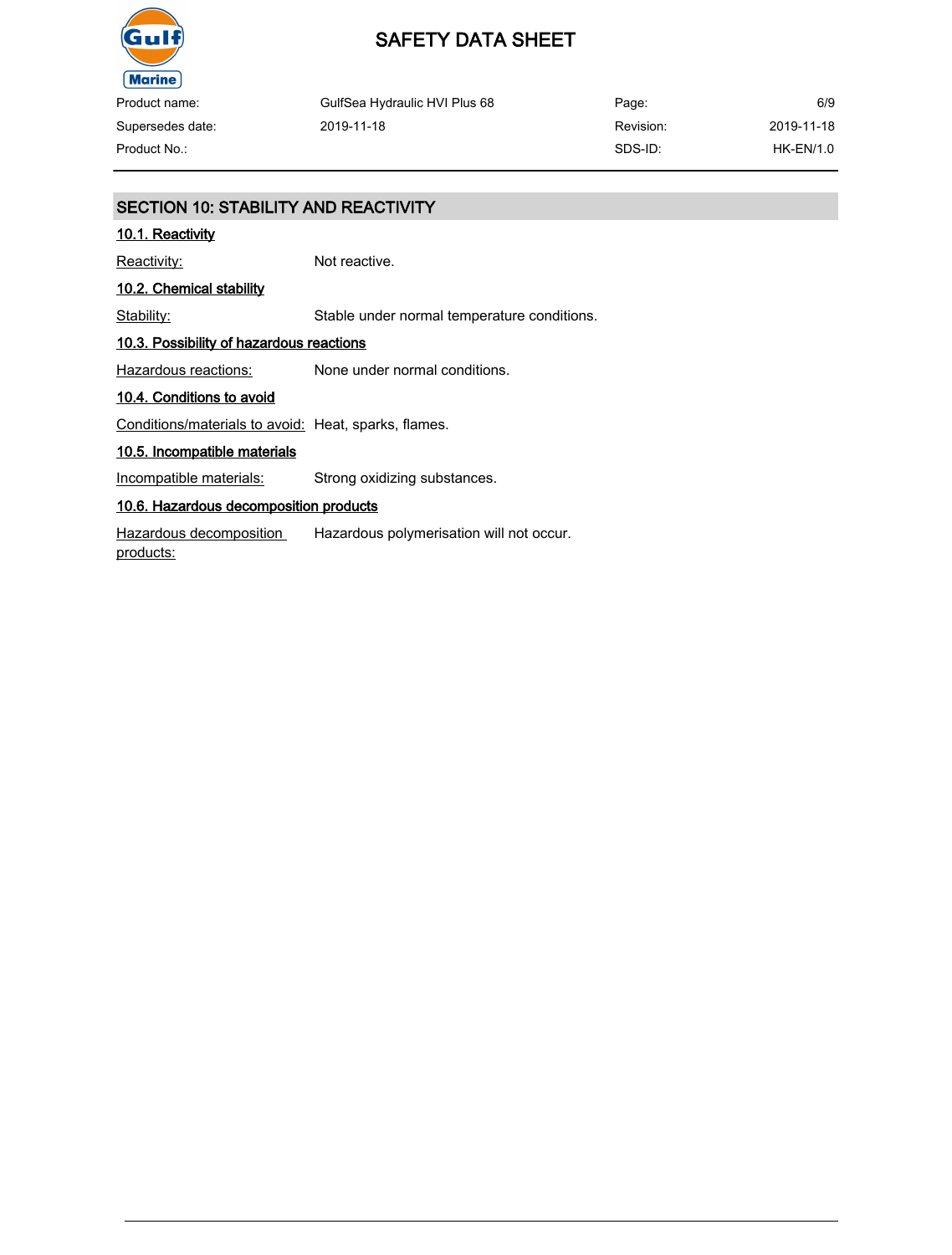

| Product name:    | GulfSea Hydraulic HVI Plus 68 | Page:     | 7/9        |
|------------------|-------------------------------|-----------|------------|
| Supersedes date: | 2019-11-18                    | Revision: | 2019-11-18 |
| Product No.:     |                               | SDS-ID:   | HK-EN/1.0  |

#### SECTION 11: TOXICOLOGICAL INFORMATION

| 11.1. Information on toxicological effects |                                                                                                                                                                                                                                                                                                                                      |  |
|--------------------------------------------|--------------------------------------------------------------------------------------------------------------------------------------------------------------------------------------------------------------------------------------------------------------------------------------------------------------------------------------|--|
| Inhalation:                                | Inhalation of oil mist or vapours formed during heating of the product may irritate<br>the respiratory system and provoke throat irritation and coughing.                                                                                                                                                                            |  |
| Skin contact:                              | Prolonged or repeated contact with used oil may cause serious skin diseases,<br>such as dermatitis.                                                                                                                                                                                                                                  |  |
| Eve contact:                               | May cause temporary eye irritation.                                                                                                                                                                                                                                                                                                  |  |
| Ingestion:                                 | Low order of acute toxicity, but aspiration following ingestion and vomiting may<br>cause severe and potentially fatal chemical pneumonitis.                                                                                                                                                                                         |  |
| Specific effects:                          | Used oil may contain harmful contaminants.                                                                                                                                                                                                                                                                                           |  |
| Toxicological data:                        | Distillates (petroleum), solvent-dewaxed heavy paraffinic; Baseoil-unspecified                                                                                                                                                                                                                                                       |  |
|                                            | Acute toxicity:<br>LC50 (inhalation, rat, 4h): 5.53 mg/l<br>LD50 (dermal, rabbit): >5000 mg/kg<br>LD50 (oral, rat): >5000 mg/kg                                                                                                                                                                                                      |  |
|                                            | Skin Corrosion/Irritation:<br>Erythema\eschar score: 0.17, Rabbit, Duration: 72 hours, Observation: 7 days<br>Oedema score: 0, Rabbit, Duration: 72 hours, Observation: 7 days<br>Iritis score: 0, Rabbit, Duration: 48 hours, Observation: 72 hours<br>Conjunctivitis score: 0.33 Rabbit, Duration: 48 hours, Observation: 72 hours |  |
|                                            | Skin sensitisation: Not a skin sensitiser (guinea pig).                                                                                                                                                                                                                                                                              |  |
|                                            | Mutagenicity: Negative.                                                                                                                                                                                                                                                                                                              |  |
|                                            | Carcinogenicity: Negative.                                                                                                                                                                                                                                                                                                           |  |
|                                            | Reproductive Toxicity: Negative.                                                                                                                                                                                                                                                                                                     |  |
|                                            | Teratogenicity: Negative.                                                                                                                                                                                                                                                                                                            |  |
|                                            | STOT - Single exposure:, Not available.                                                                                                                                                                                                                                                                                              |  |
|                                            | STOT - Repeated exposure:, Not available.                                                                                                                                                                                                                                                                                            |  |
|                                            | Aspiration hazard: Aspiration toxicity Cat 1                                                                                                                                                                                                                                                                                         |  |
|                                            |                                                                                                                                                                                                                                                                                                                                      |  |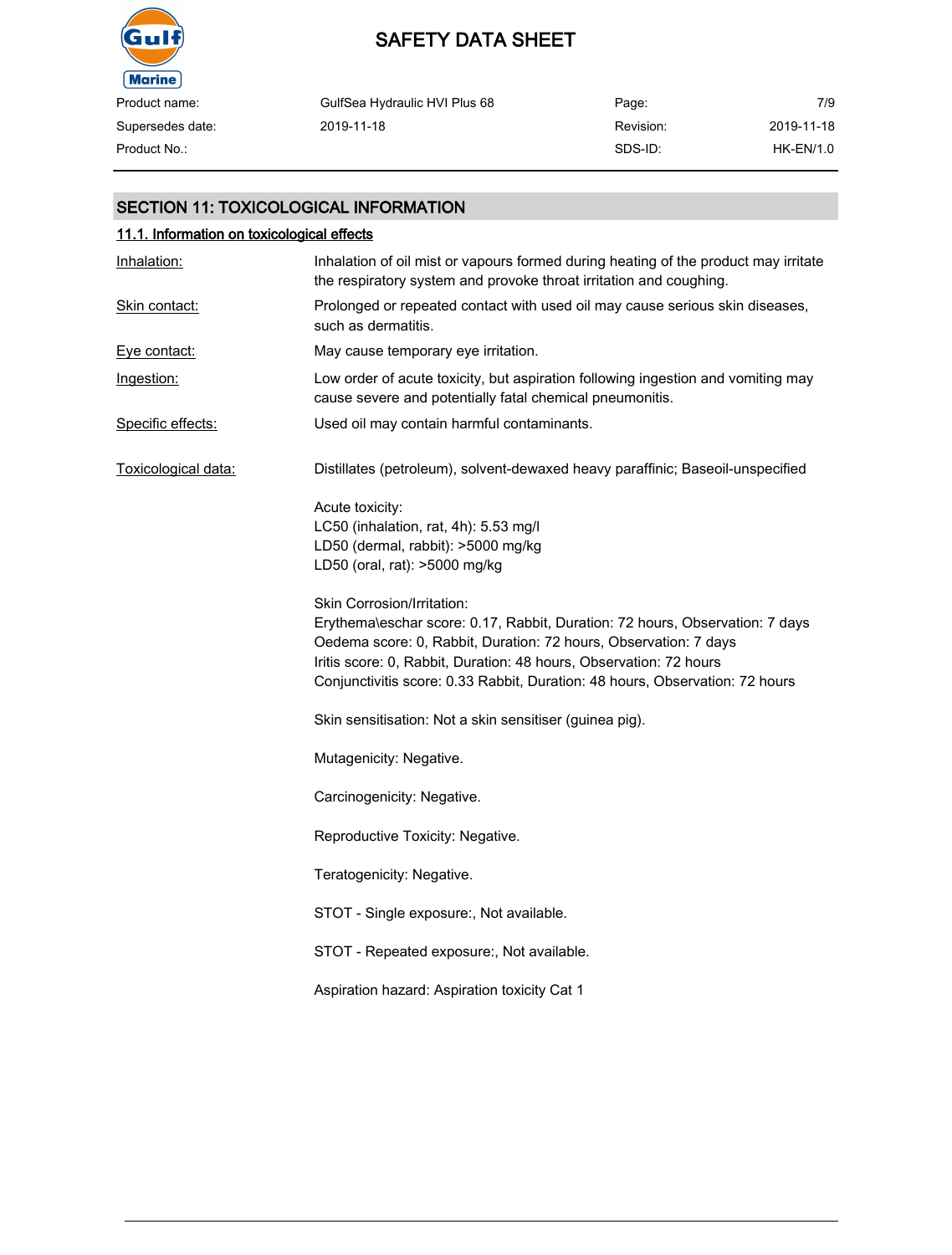

| Product name:    | GulfSea Hydraulic HVI Plus 68 | Page:     | 8/9        |
|------------------|-------------------------------|-----------|------------|
| Supersedes date: | 2019-11-18                    | Revision: | 2019-11-18 |
| Product No.:     |                               | SDS-ID:   | HK-EN/1.0  |

# SECTION 12: ECOLOGICAL INFORMATION 12.1. Toxicity Ecotoxicity: Not harmful to aquatic organisms. Expected LC/EC50 value > 100 mg/l 12.2. Persistence and degradability Degradability: Potentially degradable, but will persist in the environment for long periods. 12.3. Bioaccumulative potential Bioaccumulative potential: LogPow: >3 12.4. Mobility in soil Mobility: Spillages may penetrate the soil causing ground water contamination. 12.5. Results of PBT and vPvB assessment PBT/vPvB: This product does not contain any PBT or vPvB substances. 12.6. Other adverse effects Other adverse effects: Not known. SECTION 13: DISPOSAL CONSIDERATIONS 13.1. Waste treatment methods

Waste is classified as hazardous waste. Dispose of waste and residues in accordance with local authority requirements.

Contaminated packaging: Disposal through approved facilities is recommended.

#### SECTION 14: TRANSPORT INFORMATION

The product is not covered by international regulation on the transport of dangerous goods (IMDG, IATA, ADR/RID).

| 14.1. UN number                           |                                                                                |  |
|-------------------------------------------|--------------------------------------------------------------------------------|--|
| UN-No:                                    | Not regulated.                                                                 |  |
| 14.2. UN proper shipping name             |                                                                                |  |
| <u> Proper Shipping Name:</u>             | Not regulated.                                                                 |  |
| <u>14.3. Transport hazard class(es)</u>   |                                                                                |  |
| Class:                                    | Not regulated.                                                                 |  |
| <u>14.4. Packing group</u>                |                                                                                |  |
| PG:                                       | Not regulated.                                                                 |  |
| 14.5. Environmental hazards               |                                                                                |  |
| Marine pollutant:                         | Not regulated.                                                                 |  |
| Environmentally Hazardous<br>Substance:   | Not regulated.                                                                 |  |
| <u>14.6. Special precautions for user</u> |                                                                                |  |
| <b>Special precautions:</b>               | Not regulated.                                                                 |  |
|                                           | 14.7. Transport in bulk according to Annex II of MARPOL 73/78 and the IBC Code |  |

Transport in bulk: Not regulated.